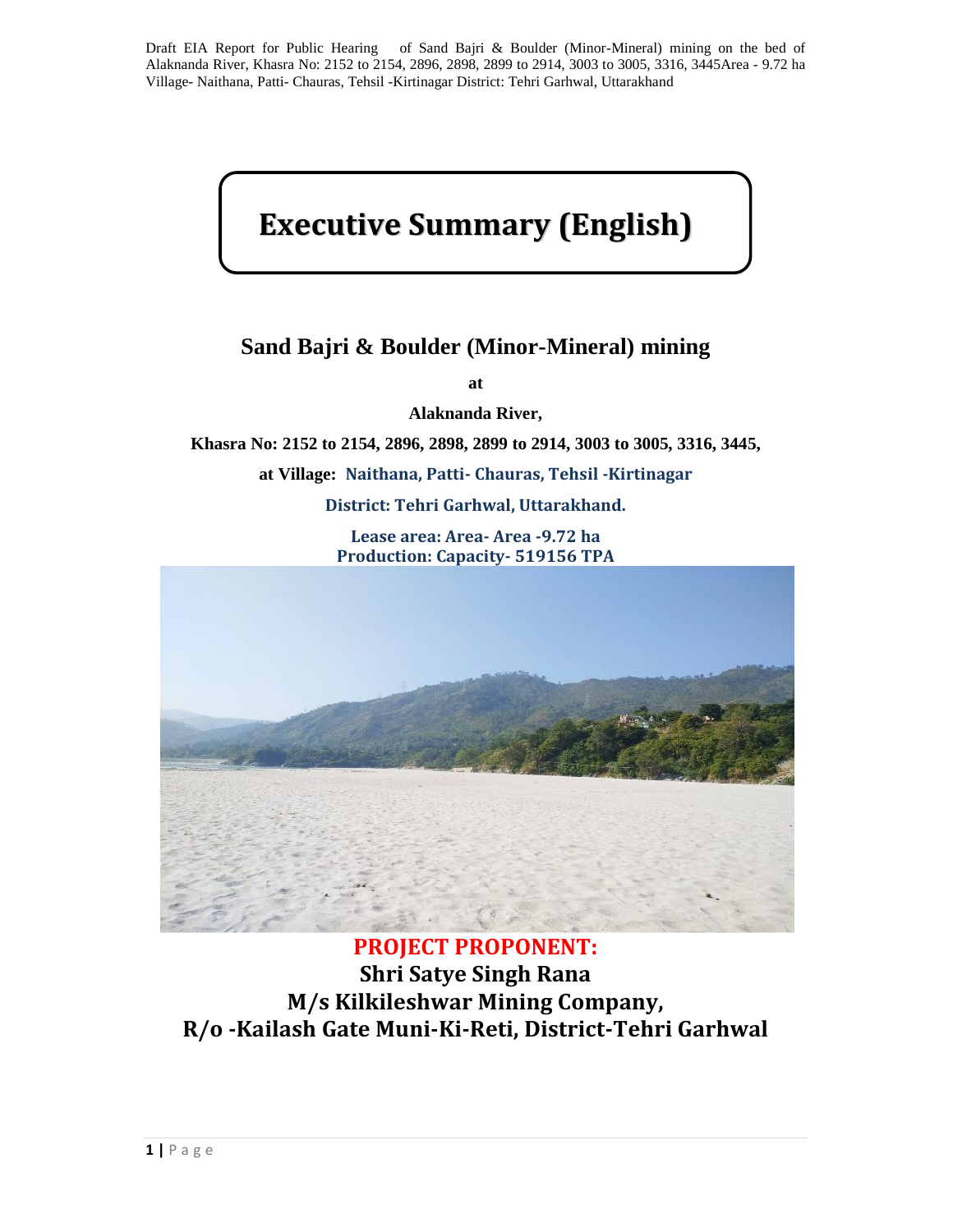#### **EXECUTIVE SUMMARY**

#### **1.0 INTRODUCTION OF PROJECT & PROPONENT**

Mining lease was initially granted vide DM Tehri letter No. 764 /tees-116 (86-87), /2018/02(82)/18, dated 28 February 1987, to M/s Rajendra Rawat & Co., 1/7 East Rest Camp. Dehradun, Prop. Ramesh Singh Rawat, S/o Sh. Kalam Singh Rawat, R/o Kailash Gate, Munikireti, Dist. Tehri Garhwal (Letter Attached as Ann.1) for extraction of Sand Bajri and Boulder, at a part of Village Naithana, Patti- Chauras, Tehsil- Devprayag Now Kirtinagar, District- Tehri Garhwal, Khasra No. 2152 to 2154, 2196, 2899 to 2914, 3003 to 3005, 3316, 3435; Area- 9.72 Hectare for a period of 10 years; Mining deed was executed on 08 May 1987 between State Government (Uttar Pradesh) & M/s Rajendra Rawat & Co Prop. Ramesh Singh Rawat, S/o Sh. Kalam Singh Rawat, R/o Kailash Gate, Munikireti, Dist. Tehri Garhwal (ML Deed Attached as Ann.2); Supplementary deed for the same lease was granted on 27 June 1994 in favor of M/s Kilkileshwar Mining Company, Partner Shri Sateye Singh Rana Village- KailashGate Muni-Ki-Reti, District- Tehri Garhwal (Attached as Ann. 3). Further 5 year extension for the lease was granted via letter no Memo/30- 116 dated 27 June 1994 of DM Tehri (Attached as Ann. 4). Renewal for the same lease was granted for further 10 years, vide DM Tehri letter no. Memo /30-33, dated 28 February 1987, to M/s Kilkileshwar Mining Company, Partner Shri Sateye Singh Rana, Village- KailashGate, Muni-Ki-Reti, District- Tehri Garhwal (Attached as Ann. 5), Renewal deed was executed on 21/07/2000 between State Government (Uttar Pradesh) & M/s Kilkileshwar Mining Company, Partner Shri Sateye Singh Rana Village- KailashGate Muni-Ki-Reti, District- Tehri Garhwall

#### **1.2 LOCATION**

The mining area is located in Sand Bajri & Boulder (Minor-Mineral) mining on the bed of Alaknanda River, Khasra No: 2152 to 2154, 2896, 2898, 2899 to 2914, 3003 to 3005, 3316, 3445 Area - 9.72 ha Village- Naithana, Patti- Chauras, Tehsil -Kirtinagar District: Tehri Garhwal, Uttarakhand . The mining lease / proposed project area falls in Survey of India Toposheet.

| $\mathbf{A}$ .<br>1. | Nature of the Project<br>ML Area    | Sand Bajri & Boulder (Minor-Mineral)<br>9.72 ha |
|----------------------|-------------------------------------|-------------------------------------------------|
|                      |                                     |                                                 |
|                      |                                     |                                                 |
|                      |                                     | Production: Capacity- 519156 TPA                |
| 2.                   | <b>Proposed Production Capacity</b> |                                                 |
| 3.                   | Lease Period of Mine                | Lease was granted for a period of 10Years.      |
| C.                   | <b>Method of Mining</b>             |                                                 |
| 1.                   | Method                              | Open-Cast semi-mechanized Mining                |
| 2.                   | <b>Blasting/Drilling</b>            | Not proposed                                    |
| D.                   | <b>Project Location</b>             |                                                 |

**Table No.2.1:- Details of the Project Location & Surroundings**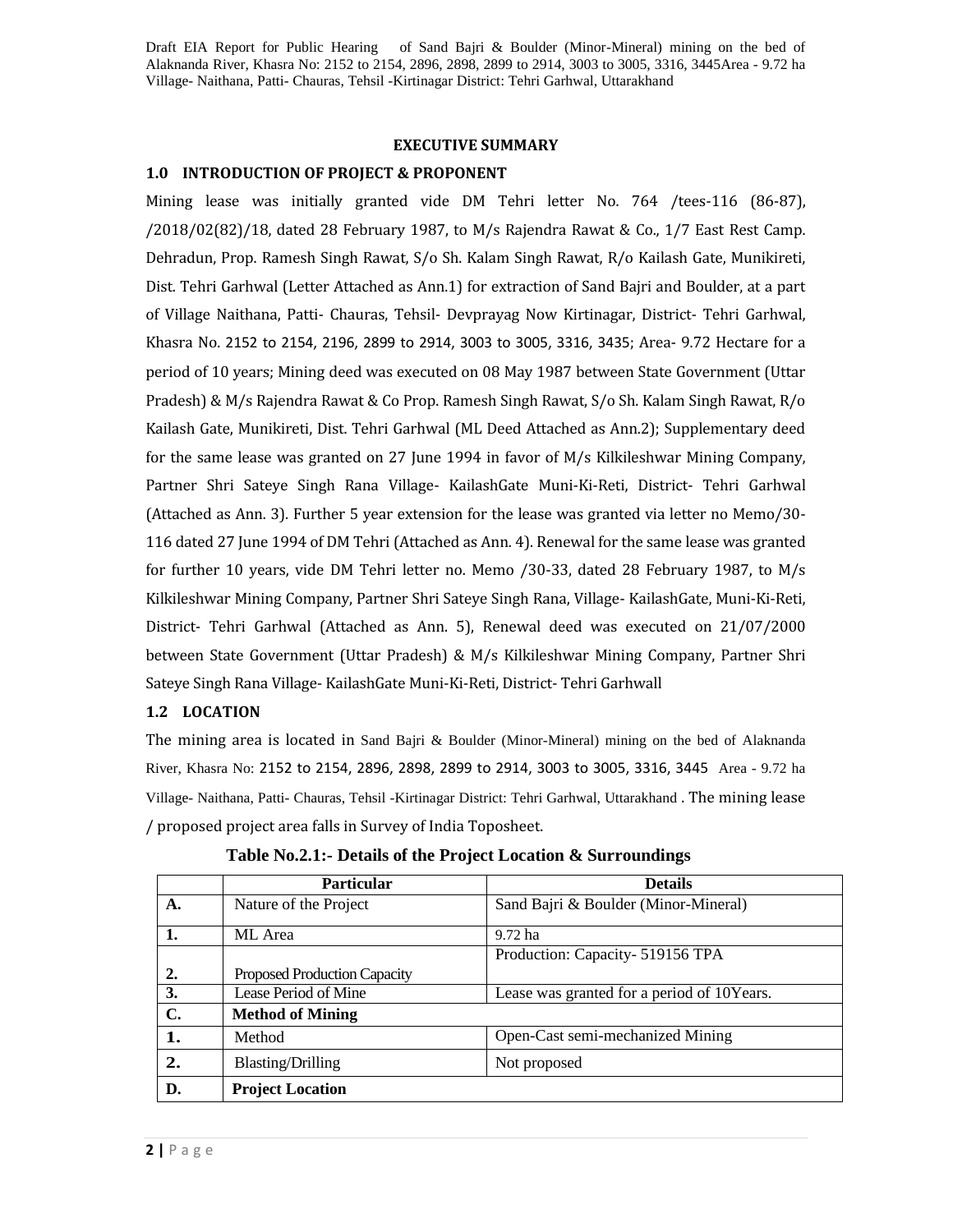| 1.               | Village                                                                                                     | Naithana, Patti-Chauras                                                                                                                         |
|------------------|-------------------------------------------------------------------------------------------------------------|-------------------------------------------------------------------------------------------------------------------------------------------------|
| 2.               | <b>Tehsil</b>                                                                                               | Kirtinagar                                                                                                                                      |
| 3.               | District                                                                                                    | <b>Tehrl Garhwal</b>                                                                                                                            |
| $\overline{4}$ . | <b>State</b>                                                                                                | Uttarakhand                                                                                                                                     |
| 5.               | Topo Sheet No.                                                                                              | Toposheet No. 53 J/16                                                                                                                           |
| 6.               | Lease Area Coordinates                                                                                      | The area lies between<br>Latitude: 30°13'41.86" N<br>Longitude: 78°46'21.14" E<br>To<br>Latitude: 30°13'43.247" N<br>Longitude: 78°46'21.767" E |
| Е.               | <b>Cost Details</b>                                                                                         |                                                                                                                                                 |
| 1.               | Project Cost                                                                                                | Rs.90 Lakh                                                                                                                                      |
| F.               | <b>Water Demand</b>                                                                                         |                                                                                                                                                 |
| 1.               | Requirement                                                                                                 | <b>5.0 KLD</b>                                                                                                                                  |
| 2.               | Source of water                                                                                             | Nearby villages & natural springs.                                                                                                              |
| G.               | Man Power Requirement                                                                                       | 24                                                                                                                                              |
| H.               | <b>Environmental Setting</b>                                                                                |                                                                                                                                                 |
| 1.               | Nearest Village                                                                                             | Ranihat, Patti-Chauras, 1.0 km                                                                                                                  |
| 2.               | <b>Nearest Town</b>                                                                                         | Sri Nagar 2.0 km                                                                                                                                |
| 3.               | <b>Nearest National /State Highway</b>                                                                      | NH7                                                                                                                                             |
| $\overline{4}$ . | <b>Nearest Railway Station</b>                                                                              | Dehradun, 70 km                                                                                                                                 |
| 5.               | <b>Nearest Airport</b>                                                                                      | Jolly Grant 60 km                                                                                                                               |
| 6.               | EcologicalSensitiveAreas(NationalPar<br>k, WildLifeSanctuaries, BiosphereReser<br>veetc.) within 10kmradius | None                                                                                                                                            |
| 7.               | Water bodies within 10 km radius of<br>the mine site.                                                       | Alaknanda River-River Bed                                                                                                                       |
| 8.               | Archaeological Important Place                                                                              | None                                                                                                                                            |
| 9.               | Seismic Zone                                                                                                | V                                                                                                                                               |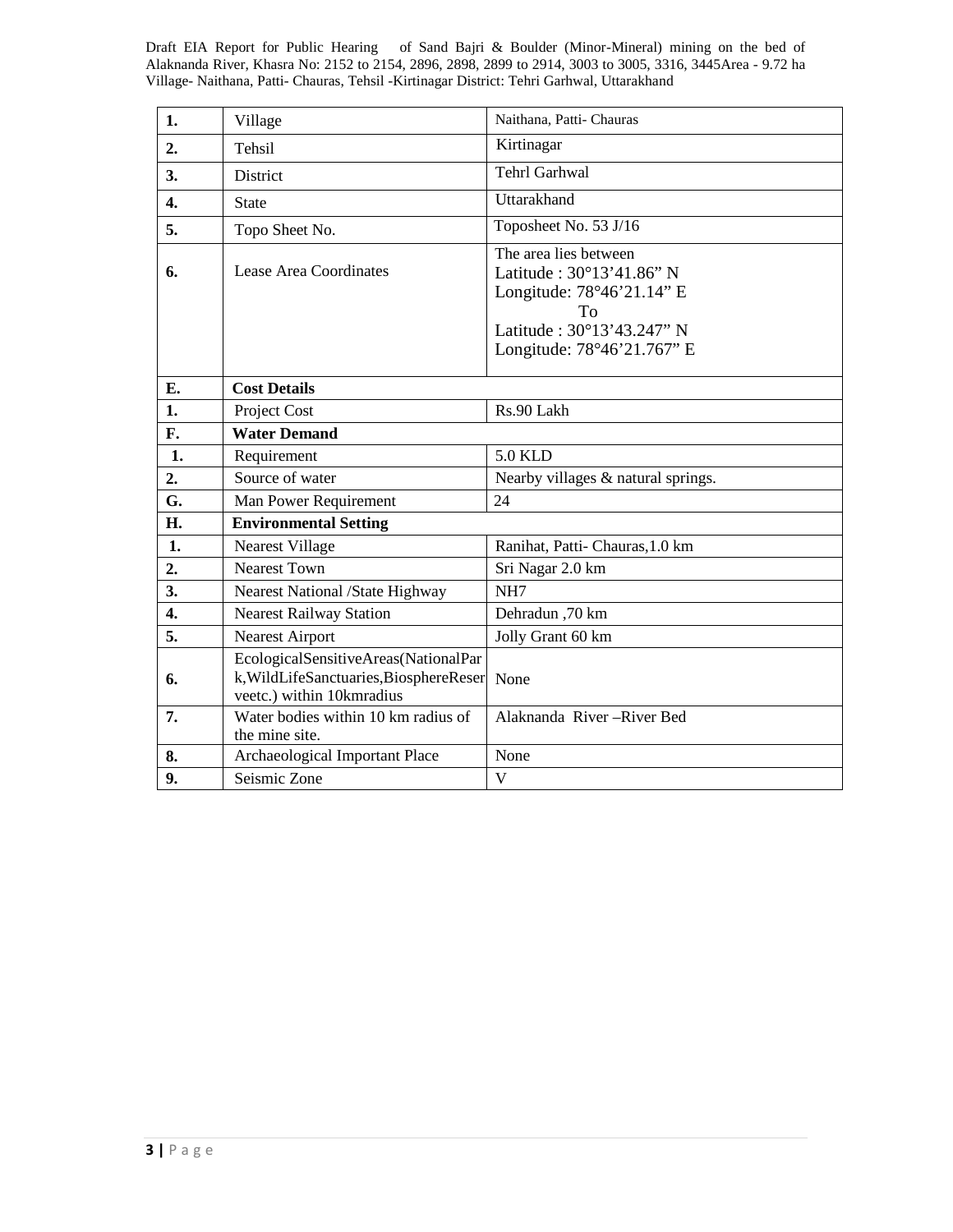

**Figure: 1.1 - Project Location**



**Figure: 5.0 KM Study area**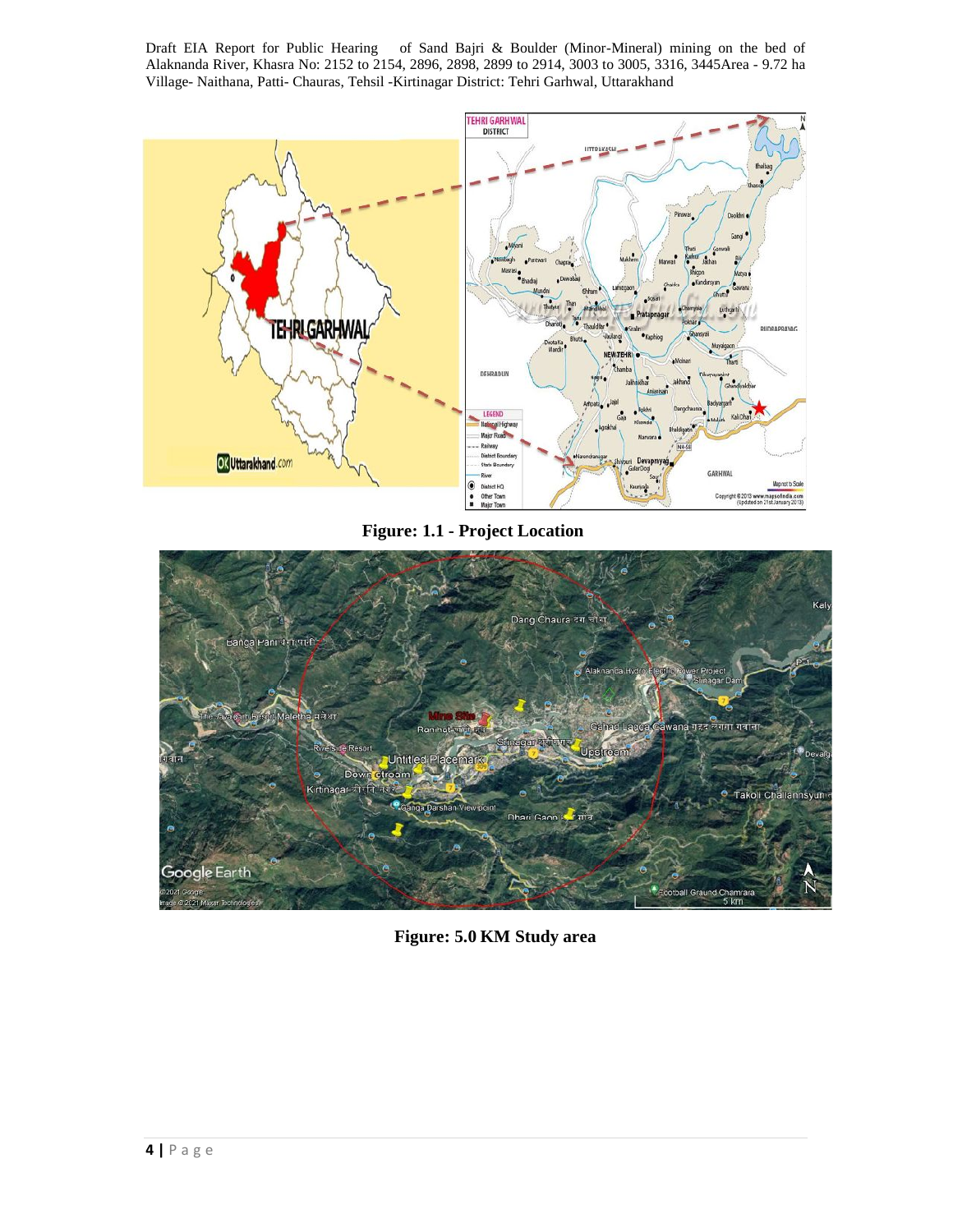

**Figure: 1.2 10 KM Study area**

#### **1.3 LEASEHOLD AREA**

The proposed mine lease area of Sand Bajri & Boulder (Minor-Mineral) mining on the bed of Alaknanda River, Khasra No: 2152 to 2154, 2896, 2898, 2899 to 2914, 3003 to 3005, 3316, 3445 Area - 9.72 ha Village- Naithana, Patti- Chauras, Tehsil -Kirtinagar District: Tehri Garhwal, Uttarakhand . It has been proposed to collect approximately 519126 tonnes per annum sand/morrum will be extracted by mechanized (OTFM) using EMM and Loaders. There is no National Park, Sanctuary, Elephant/Tiger Reserve, eco-sensitive area, Interstate boundary, migratory routes within 10 km of the project site.

#### **1.4 ESTIMATION OF THE RESERVE**

Main aspects of the lease area are as discussed below Total demarcated Area- 10.65 ha Area found suitable for mining- 9.72 ha(as per Joint Demarcation Report Attached as ann.08) As per Uttarakhand Minor Mineral Policy,

Quantity of ultimate reserve (tonnes) = mining area  $(9.72 \text{ ha}) \times 3.0 \text{ m}$  depth x 2.2 bulk density-576840 tonnes/year

material available is planned<br>planned & backfilled used for<br>**1.5 PROJECT DESCRIPTION**<br>**5** | P a g e Deposit/material (in cum) at maximum allowable depth i.e. 3.0m Depth=  $262200 \text{ M}^3 \cdot \text{As per}$ the data collected & slice wise mineral assessment/ survey, about 90% of ultimate reserve been considered/planed as annual production quantity i.e. 519156 tonnes: rest about 10% of material available is planned as residue/waste material including Mining loss. (accordingly planned & backfilled used for river bank protection work & Plantation work).

#### **1.5 PROJECT DESCRIPTION (Technology & Process)**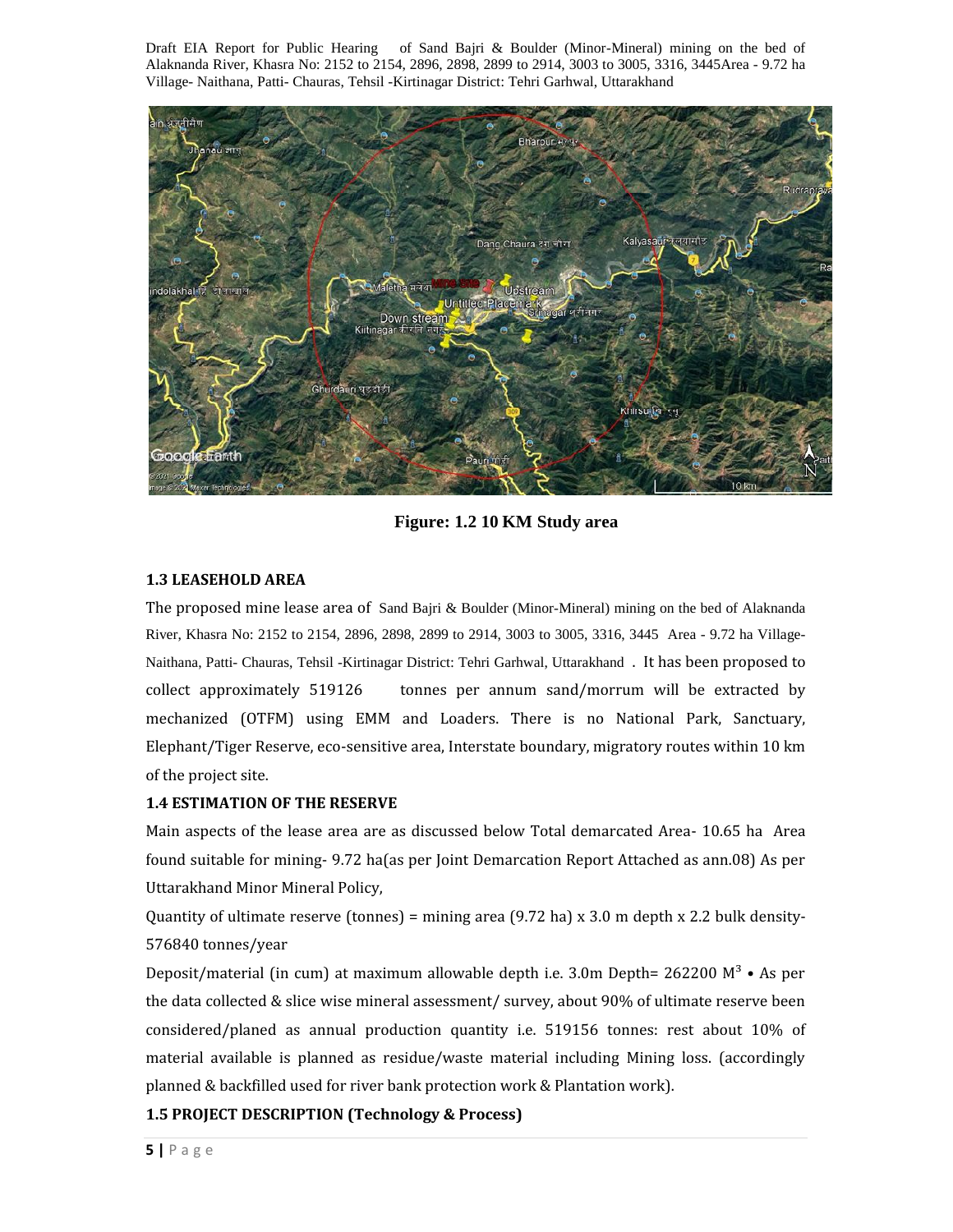The proposed project is to mine sand from river bed sustainably and scientifically. Mining will be opencast and mechanized (OTFM) using EMM and Loaders, along the river bed keeping both the shores unaffected.

Following geo-scientific methods are proposed to carry out the activity:

- $\checkmark$  Mining will be confined to extraction of Sand from the river bed only.
- $\checkmark$  Mining of gravelly sand from the river bed will be restricted to a maximum depth of 3mt. from the surface.
- $\checkmark$  No drilling, blasting and beneficiation is proposed.
- $\checkmark$  Approximately 519156tonnes per annum minor mineral will be extracted.
- $\checkmark$  No mining activity will be undertaken during the monsoon season. So the river bed material will be replenished during the monsoon season every year.
- $\checkmark$  The mining activity will be restricted to daytime only in order to avoid environmental pollution or any accidental hazards.
- $\checkmark$  The operation will be done by mechanized (OTFM) using EMM and Loaders During the lease period, the deposit will be worked from the top surface of the river bed to 3.0m bgl or above water level whichever is less.

#### **1.6 WATER SUPPLY**

There will be very less requirement of water is anticipated to carry out operations as it will be done by mechanized (OTFM) using EMM and Loaders Considering the fresh water requirement for site laborers it is estimated that  $0.69$  KLD ( $@10$  lpcd) water will be required. Apart from this 3.60 KLD water will be required for sprinkling on roads & 0.16 KLD for plantation. Thus, total water requirement of 5.0 KLD will be met through nearby existing borewells/ private water tankers.

#### **1.7 BASE LINE DATA**

This section contains the description of baseline studies of the 10 km radius of the area surrounding "Sand/Morrum Mine", at River Alaknanda in Village- - Naithana, Patti- Chauras, Tehsil -Kirtinagar District: Tehri Garhwal, Uttarakhand Khasra No. 1195, 1196, 1197 to 1199, 1203, 1204, 1206; Area- 9.72 Hectare. The data collected has been used to understand the existing environment scenario around the proposed mining project against which the potential impacts of the project can be assessed.

Environmental data has been collected in relation to proposed mining for:-

- (a) Air
- (b) Noise
- **(a)** Air<br>**(b)** Noise<br>**(c)** Water<br>**6 |** P a g e (c) Water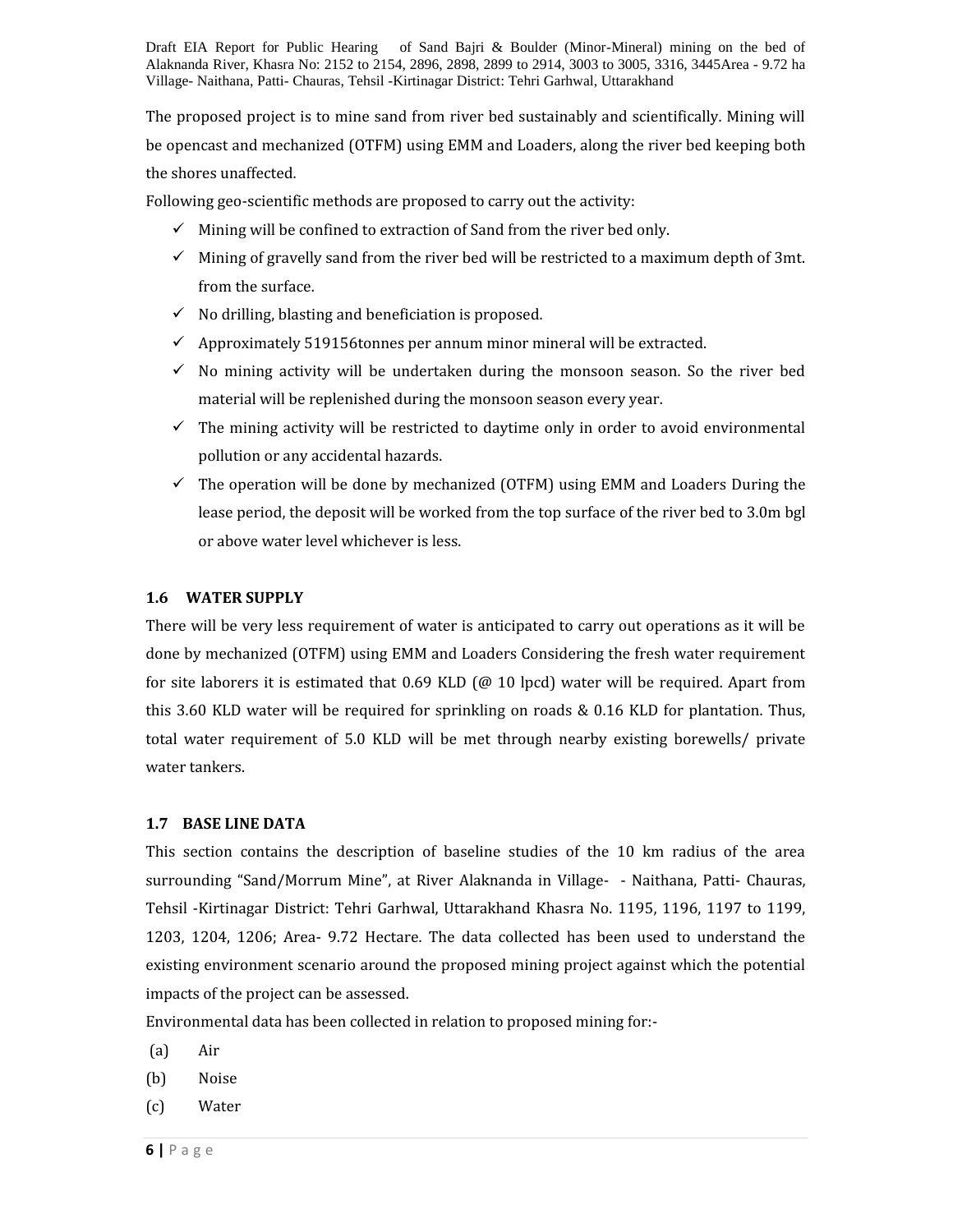- (d) Soil
- (e) Ecology and Biodiversity
- (f) Socio-economy

#### **Table 1: BASELINE ENVIRONMENTAL STATUS**

| <b>Attribute</b>           | <b>Baseline status</b>                                                          |                        |                       |                      |                     |                                                                |  |  |  |
|----------------------------|---------------------------------------------------------------------------------|------------------------|-----------------------|----------------------|---------------------|----------------------------------------------------------------|--|--|--|
| <b>Ambient Air Quality</b> | Ambient Air Quality Monitoring reveals that the minimum & maximum               |                        |                       |                      |                     |                                                                |  |  |  |
|                            | concentrations of PM10 for all the 6 AQ monitoring stations were found          |                        |                       |                      |                     |                                                                |  |  |  |
|                            | to be                                                                           |                        |                       |                      |                     |                                                                |  |  |  |
|                            | Particulate                                                                     | Particula              | Sulphur               |                      | Carbon              | Particulat                                                     |  |  |  |
|                            | Matter<br>PM10 $(\mu g)$                                                        | te Matter<br>PM2.5     | Dioxide<br>$SO_2$ (µg | Nitrogen<br>Dioxide  | monoxide<br>CO (mg) | e Matter<br>PM10 $(\mu g)$                                     |  |  |  |
|                            | $\rm /m^3$ )                                                                    | $(\mu g/m^3)$          | $/m3$ )               | $NO2$ (µg<br>$/m3$ ) | $\rm /m^3$ )        | $\rm /m^3$ )                                                   |  |  |  |
|                            | <b>Minimum</b>                                                                  | 65.05                  | 32.49                 | 6.29                 | 14.62               | < 0.5                                                          |  |  |  |
|                            | <b>Maximum</b>                                                                  | 71.59                  | 38.00                 | 8.27                 | 18.54               | $0.5$                                                          |  |  |  |
|                            | Average                                                                         | 68.10                  | 35.52                 | 7.38                 | 16.45               | < 0.5                                                          |  |  |  |
|                            | 98 <sup>th</sup><br>Percentile                                                  | 71.46                  | 37.87                 | 8.24                 | 18.43               | < 0.5                                                          |  |  |  |
| <b>Noise Levels</b>        | Noise monitoring reveals that the maximum & minimum noise levels at             |                        |                       |                      |                     |                                                                |  |  |  |
|                            | day time were recorded.                                                         |                        |                       |                      |                     |                                                                |  |  |  |
|                            | There are several other sources in the 10 km radius of study area,              |                        |                       |                      |                     |                                                                |  |  |  |
|                            | which contributes to the local noise level of the area. Traffic activities      |                        |                       |                      |                     |                                                                |  |  |  |
|                            | as well as activities in nearby villages and agricultural fields add to the     |                        |                       |                      |                     |                                                                |  |  |  |
|                            | ambient noise level of the area.                                                |                        |                       |                      |                     |                                                                |  |  |  |
|                            |                                                                                 | <b>Minimum</b>         | 49.2                  |                      | 38.0                |                                                                |  |  |  |
|                            |                                                                                 | <b>Maximum</b>         | 53.6                  |                      | 42.5<br>40.5        |                                                                |  |  |  |
| <b>Water Quality</b>       | 51.1<br>Average<br>Analysis of results of ground water reveals the following: - |                        |                       |                      |                     |                                                                |  |  |  |
|                            | pH varies from 7.31 at GW-1 and 7.59 at GW-2 of study area.<br>$\bullet$        |                        |                       |                      |                     |                                                                |  |  |  |
|                            | Total hardness varies from 110 mg/l at GW-3 and 128 mg/l at<br>$\bullet$        |                        |                       |                      |                     |                                                                |  |  |  |
|                            |                                                                                 | GW-2 of study area.    |                       |                      |                     |                                                                |  |  |  |
|                            |                                                                                 |                        |                       |                      |                     |                                                                |  |  |  |
|                            | $\bullet$                                                                       |                        |                       |                      |                     |                                                                |  |  |  |
|                            |                                                                                 | at GW-2 of study area. |                       |                      |                     | Total dissolved solids vary from 476 mg/l at GW-3 and 712 mg/l |  |  |  |
|                            | The ground water from all sources remains suitable for drinking                 |                        |                       |                      |                     |                                                                |  |  |  |
|                            | purposes as all the constituents are within the limits prescribed by            |                        |                       |                      |                     |                                                                |  |  |  |
|                            | drinking water standards promulgated by Indian Standards IS: 10500.             |                        |                       |                      |                     |                                                                |  |  |  |
|                            | Analysis of results of Surface water reveals the following: -                   |                        |                       |                      |                     |                                                                |  |  |  |
|                            | The analysis results indicate that the pH ranges between 7.77 and 8.08.         |                        |                       |                      |                     |                                                                |  |  |  |
|                            | BOD values were observed to be in the range of 9 - 12 mg/l.                     |                        |                       |                      |                     |                                                                |  |  |  |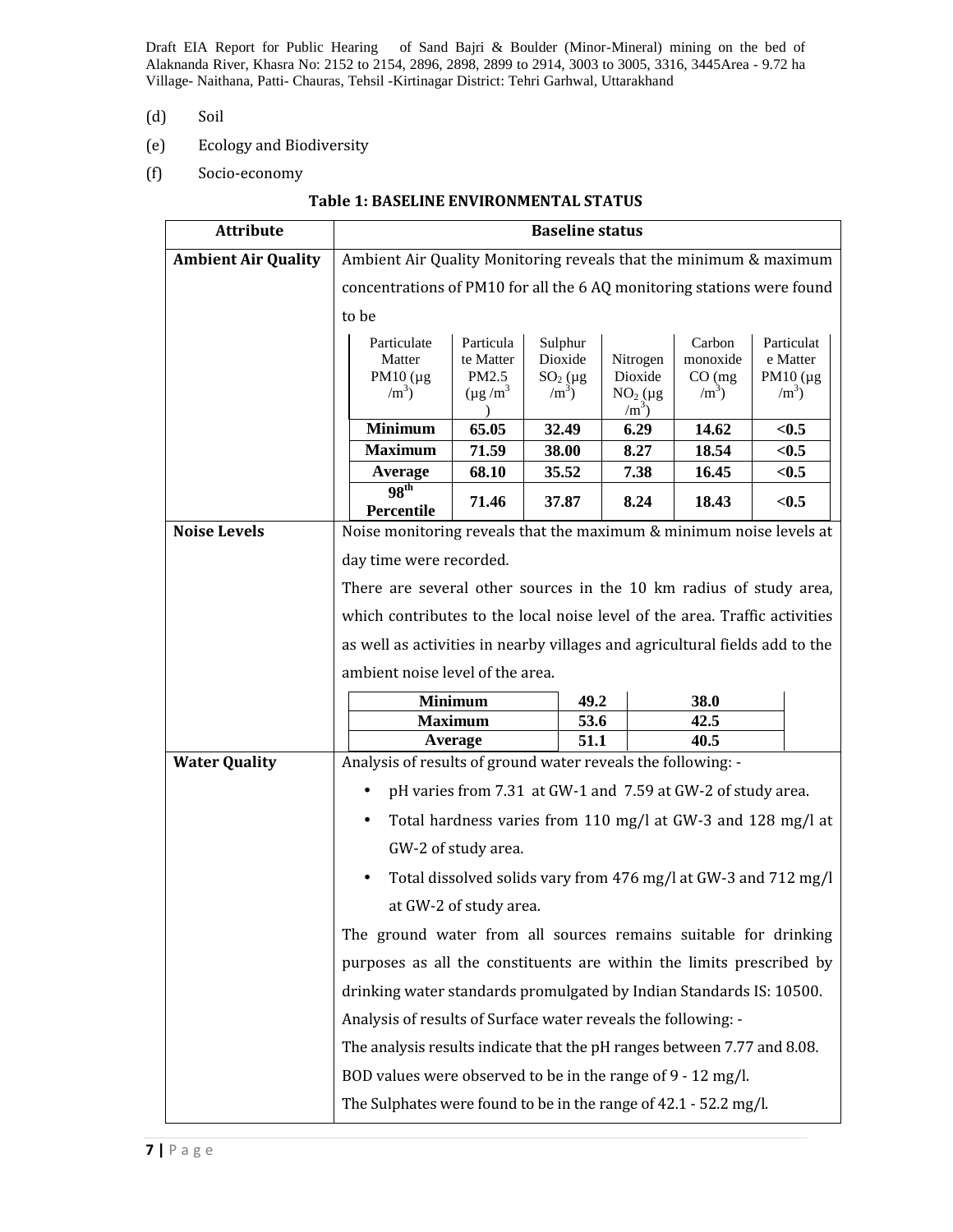|                                                                                                                                                                                                       | Based on the results it is evident that most of the parameters of the    |  |                                                                          |  |
|-------------------------------------------------------------------------------------------------------------------------------------------------------------------------------------------------------|--------------------------------------------------------------------------|--|--------------------------------------------------------------------------|--|
|                                                                                                                                                                                                       | samples comply with 'Category 'B' standards of CPCB indicating their     |  |                                                                          |  |
|                                                                                                                                                                                                       | suitability for Outdoor Bathing.                                         |  |                                                                          |  |
| <b>Soil Quality</b>                                                                                                                                                                                   | Monitoring data shows that the texture of soil at all locations is Sandy |  |                                                                          |  |
|                                                                                                                                                                                                       | Loam. The data shows that value of                                       |  |                                                                          |  |
| pH ranges from 6.85-6.89 indicating that all soil samples are<br>$\bullet$                                                                                                                            |                                                                          |  |                                                                          |  |
|                                                                                                                                                                                                       | neutral.                                                                 |  |                                                                          |  |
|                                                                                                                                                                                                       | Magnesium values ranges from 505-1028 mg/kg                              |  |                                                                          |  |
| <b>Ecology and Bio-</b>                                                                                                                                                                               | There are no Ecologically Sensitive Areas present in the study area, but |  |                                                                          |  |
| diversity                                                                                                                                                                                             | many reserved forests regions surround the project area.                 |  |                                                                          |  |
| Socio-economy                                                                                                                                                                                         | The implementation of the Village- Naithana, Patti- Chauras, Tehsil -    |  |                                                                          |  |
|                                                                                                                                                                                                       | Kirtinagar District: TehriGarhwal, Uttarakhand. Sand bajari boulder      |  |                                                                          |  |
| mining project on river Alkhnanda River will throw opportunities to<br>local people for both direct and indirect employment.<br>The study area is still lacking in education, health, housing, water, |                                                                          |  |                                                                          |  |
|                                                                                                                                                                                                       |                                                                          |  | electricity etc. It is expected that same will improve to a great extent |  |
|                                                                                                                                                                                                       |                                                                          |  | due to proposed mining project and associated industrial and business    |  |
|                                                                                                                                                                                                       | activities.                                                              |  |                                                                          |  |

#### **1.8 OVERALL JUSTIFICATION FOR THE IMPLEMENTATION OF THE PROJECT**

#### **1.8.1 Sustainable Mining**

- $\bullet$  Proposed mining project is an open cast mining where no drilling or blasting is required.
- $\triangle$  Mining sites & points will be selected in the riverbed where the concentration of minor mineral is higher & preferably at places or points where the minor mineral is well exposed & present in dunes of higher elevation.
- $\div$  The mining will be carried out by using mechanized (OTFM) using EMM and Loaders etc. In order to reduce or minimize hazards of erosion, mining will be done in the river bed.
- $\cdot \cdot$  To reduce the further chances of erosion & landslides at the bank of the river, mining will not be done in the concave areas of the rivers.
- $\div$  To safe guard the river banks as per mining rules, mining will be done at least 7.5 m inside of the either banks inside the river bed in the lateral form. Mining will be done as per norms of mining rule and the depth of excavation shall not exceed 3 m BGL as suggested by MoEF.
- $\div$  Mining at any case will not be carried out below the water table.
- **\*** Mining will be done<br>sediments is high.<br>★ Mining operation will<br>8 | P a g e  $\div$  Mining will be done in the dry season only at places where the replenishment of sediments is high.
	- $\triangleleft$  Mining operation will be carried out in the day time only.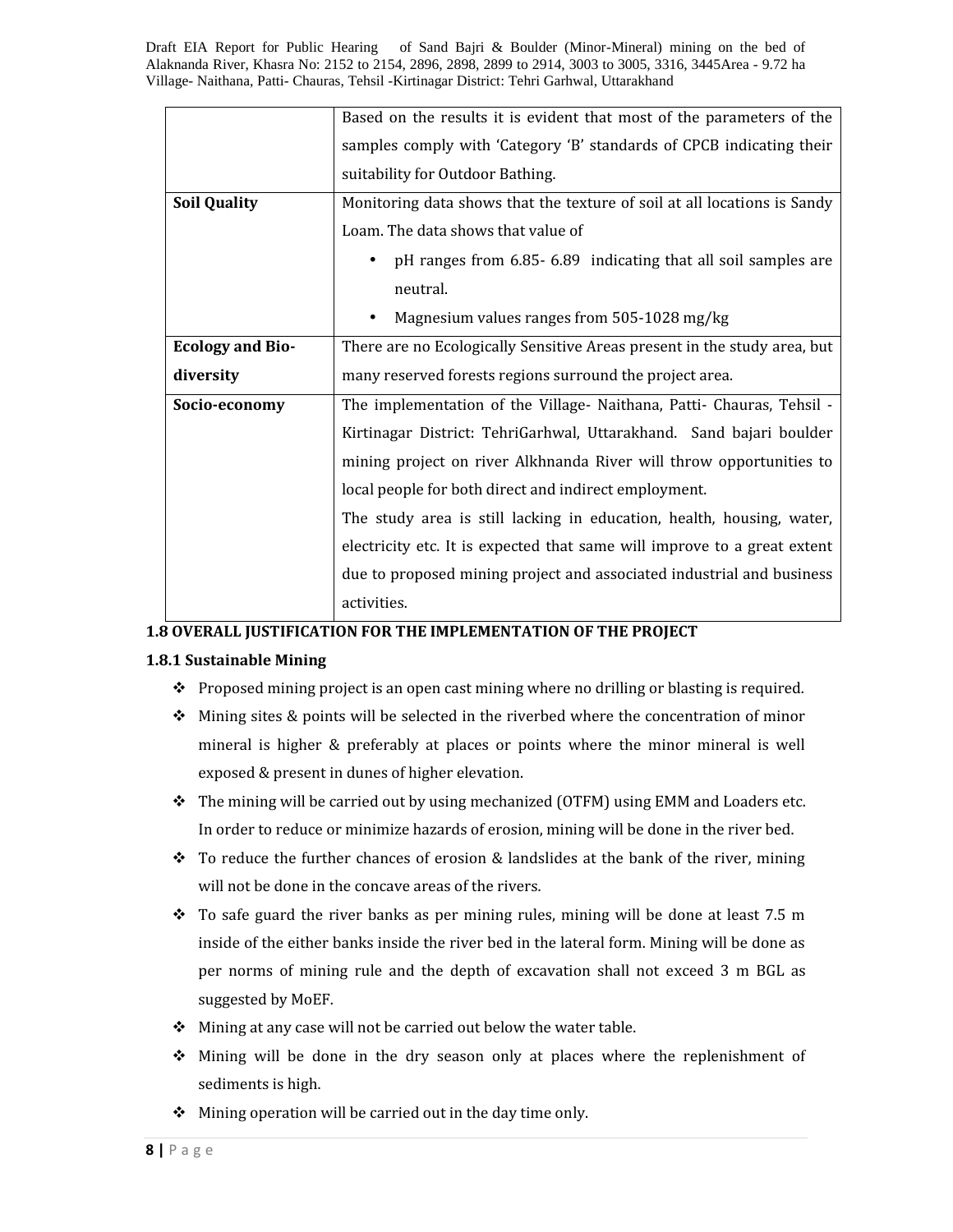- $\triangle$  Mining will be carried out in the dry season only & will be stopped completely during monsoon.
- $\div$  Thus the mining area leftover will get replenished with the sediments of minor mineral in the monsoon itself.
- $\triangle$  Mine area once dug will not be mined until they are replenished in the monsoon till next year.
- $\div$  Mining in any case will not be done below the water table. During the lease period, the deposit will be worked from the top surface of the river bed to 2.22m BGL or above groundwater level whichever is less.
- $\div$  No mining operation shall be carried out on at or to any point within a distance of 50m from any of railway line, reservoir, canal or other public works, such as roads and buildings or inhabited site.
- $\div$  In order to reduce the noise pollution in the vicinity only PUC certified vehicles will be allowed for the transportation of minor mineral.

#### **1.8.2 ENVIRONMENTAL BENEFITS**

- $\checkmark$  This activity promotes the emergence of the primary succession species; hence it is silvicultural operation extremely important for maintaining ecology and environment of the area.
- $\checkmark$  It controls river bank erosion by deepening of river channel, thus prevents flooding and other natural hazards.
- $\checkmark$  It helps in Regeneration & Establishment of Pioneer Species like Shisham & Khair on the banks of rivers besides saving agricultural land & land cutting.
- $\checkmark$  It regulates & maintains the existing course of the river, and improves the water holding capacity of channels.

#### **1.8.3 SOCIAL BENEFITS**

- $\checkmark$  Generates employment to the locals engaged directly in extraction of sand as well as indirectly transportation and sale of mineral.
- $\checkmark$  Leads to improvement in lifestyle and standard of living.
- $\checkmark$  Earns huge sum of revenue in the form of mineral royalty or dead rent for the State Exchequer.

#### **1.9 SOCIO-ECONOMIC PROFILE**

**1.9 SOCIO-ECONOMIC PROF**<br>The implementation of the D<br>indirect employment. Beside:<br>**9** | P a g e The implementation of the Devlan, sand/Morrum mining project will generate both direct and indirect employment. Besides, it will provide a check on existing system of mining operation.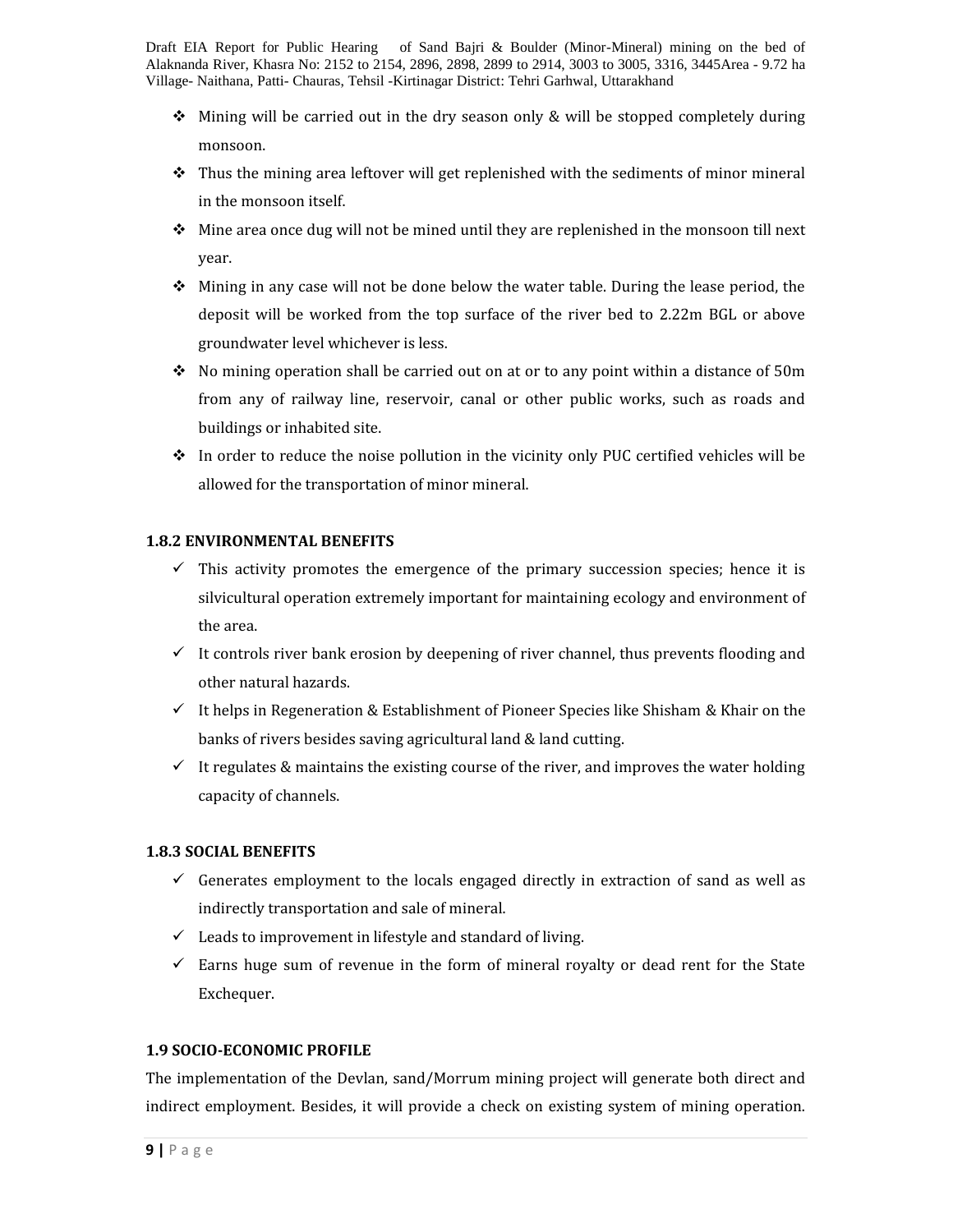Since the quarries will be allotted on lease basis, mining operation will be legally valid and it will bring income to the state exchequer. It will also reduce flooding of river banks, destruction of standing crops, land and property to a great extent. The project will also provide impetus to industrialization of the area. At present agriculture is the main occupation of the people as more than half of the population depends on it. With the implementation of the proposed mining project the occupational pattern of the people in the area will change making more people engaged in industrial and business activities rather in agriculture. Thus there will be a gradual shifting of population from agriculture to mining and industry. Further, the mining and industrial activities in the area may lead to rapid increase in population and thereby urbanization. Due to urbanization of the area, employment opportunities will further increase.

#### **1.10 ENVIRONMENTAL MANAGEMENT PLAN (EMP)**

Proper environmental management plan is proposed for "Sand mining project to mitigate the impact during the mining operation.

- **i.** Care will be taken that no labour camps are allowed on river bed.
- **ii.** Care will be taken that no cooking, or burning of woods will be allowed in the adjoining area.
- **iii.** No lighting will be allowed in the area.
- **iv.** Prior to mining, short awareness program will be conducted for labours to make them aware to way of working.
- **v.** If some causality or injury to animal occurs, it will be informed to forest department and proper treatment will be given.
- **vi.** No tree cutting, chopping, lumbering, uprooting of shrubs and herbs will be allowed.
- **vii.** Maintenance of roads will be done from time to time.
- **viii.** Corridor movement of wild mammals (If exists) will not be disturbed.
- **ix.** Care will be taken that noise produced during vehicles movement for carrying sand is within the permissible noise level.
- **x.** No pilling of RBM material will be allowed in adjoining area.
- **xi.** If wild animals are noticed crossing the river bed, they will not be disturbed or chased away, instead the labours will move away from their path.

#### **1.11 ENVIRONMENTAL MANAGEMENT PLAN IMPLEMENTATION**

**100 Some loopholes in the EMP can**<br>**10 |** P a g e Environmental Management Plan serves no purpose if it is not implemented with true spirit. Some loopholes in the EMP can also be detected afterwards when it is implanted and monitored. Thus, an implementation and monitoring programme has to be prepared.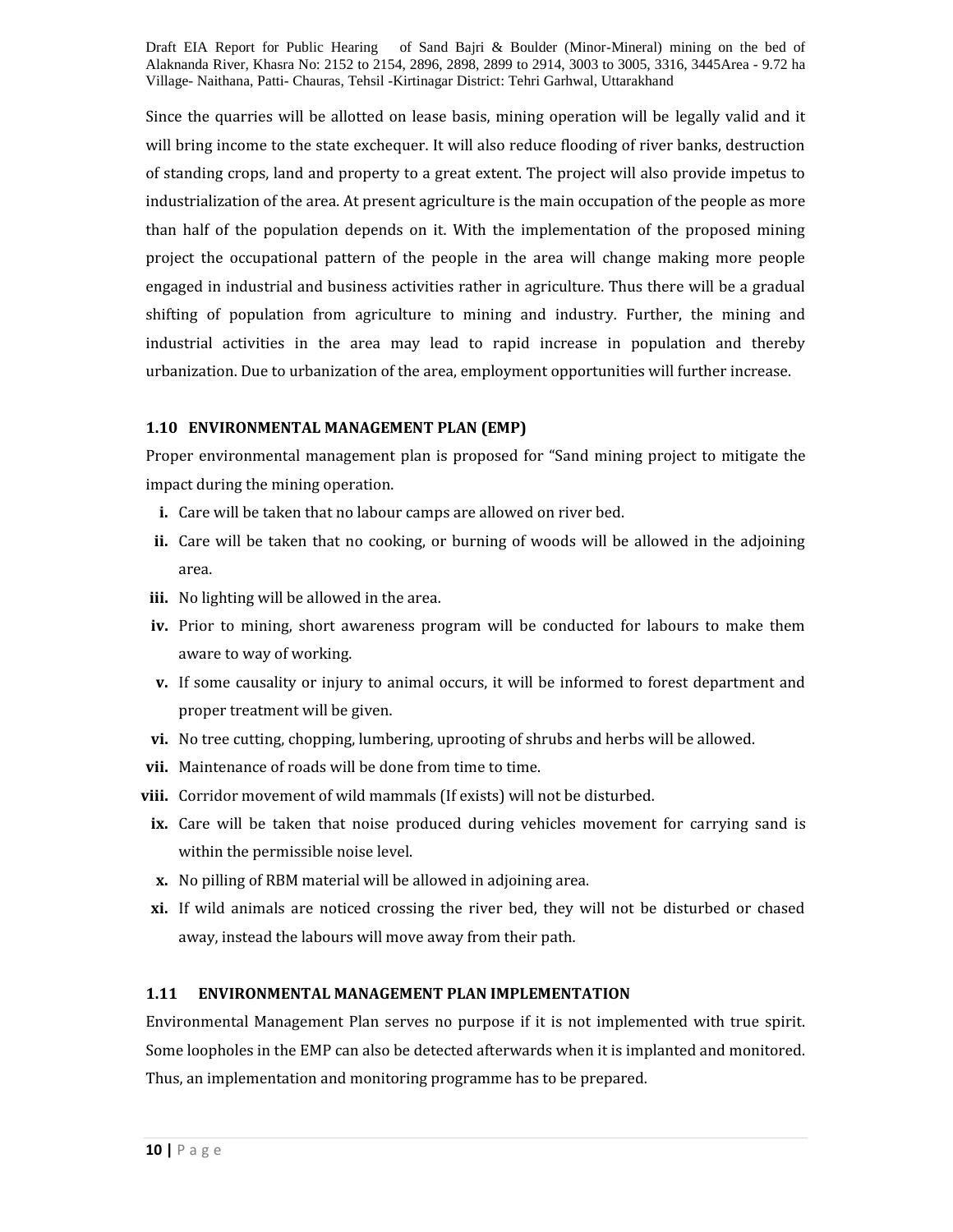The major attributes of environment are not confined to the mining site alone. Implementation of proposed control measures and monitoring programme has an implication on the surrounding area as well as for the region. Therefore, mine management will strengthen the existing control measures as elaborated earlier in this report and monitor the efficacy of the control measures implemented within the mining area relating to the following specific areas for eco-friendly mining:

- **a.** Collection of air and water samples at strategic locations with frequency suggested and by analyzing thereof. If the parameters exceed the permissible tolerance limits, corrective regulation measure will be taken.
- **b.** Collection of soil samples at strategic locations once in every two years and analysis thereof with regard to deleterious constituents, if any.
- **c.** Measurement of water level fluctuations in the nearby ponds, dug wells and bore wells.
- **d.** Regular visual examination will be carried out to look for erosion of river banks. Any abnormal condition, if observed will be taken care of.
- **e.** Measurement of noise levels at mine site, stationary and mobile sources, and adjacent villages will be done in every six months for first two years, thereafter once a year.
- **f.** Plantation/afforestation as will be done as per program i.e. along the road sides and near civic amenities, which will be allotted by Government bodies as it is not feasible to plant trees near the mine lease area. Post plantation, the area will be regularly monitored in every two years for evaluation of success rate. For selection of plant species local people will also be involved.

#### **11.13 BUDGET ALLOCATION FOR EMP IMPLEMENTATION**

The EMP Cost is Rs. 6.73 lacs

#### **11.14 MONITORING SCHEDULE AND PARAMETERS:**

| S <sub>No</sub> | <b>Description of Parameters</b>                                                                      | <b>Schedule and Duration of</b><br>Monitoring/Execution                                 |
|-----------------|-------------------------------------------------------------------------------------------------------|-----------------------------------------------------------------------------------------|
| 1               | Air Quality:<br>a) In the vicinity of the mine<br>b) In the vicinity of the transportation<br>Network | 24 hourly samples twice a week for one month in<br>each season except monsoon season    |
|                 | c) Dust suppression on roads                                                                          | Regularly in non-monsoon months and whenever<br>occurrence of fugitive dust takes place |
|                 | d) Scraping/bulldozing of road to shift<br>accumulated dust to the sides                              | Fortnightly                                                                             |
| 2               | Water Quality near or around the site:<br>a) Surface water quality                                    | Once in a season for 4 seasons in a year                                                |
| $11$   Page     |                                                                                                       |                                                                                         |

#### **Table 11.3 Monitoring Schedule and Parameters**